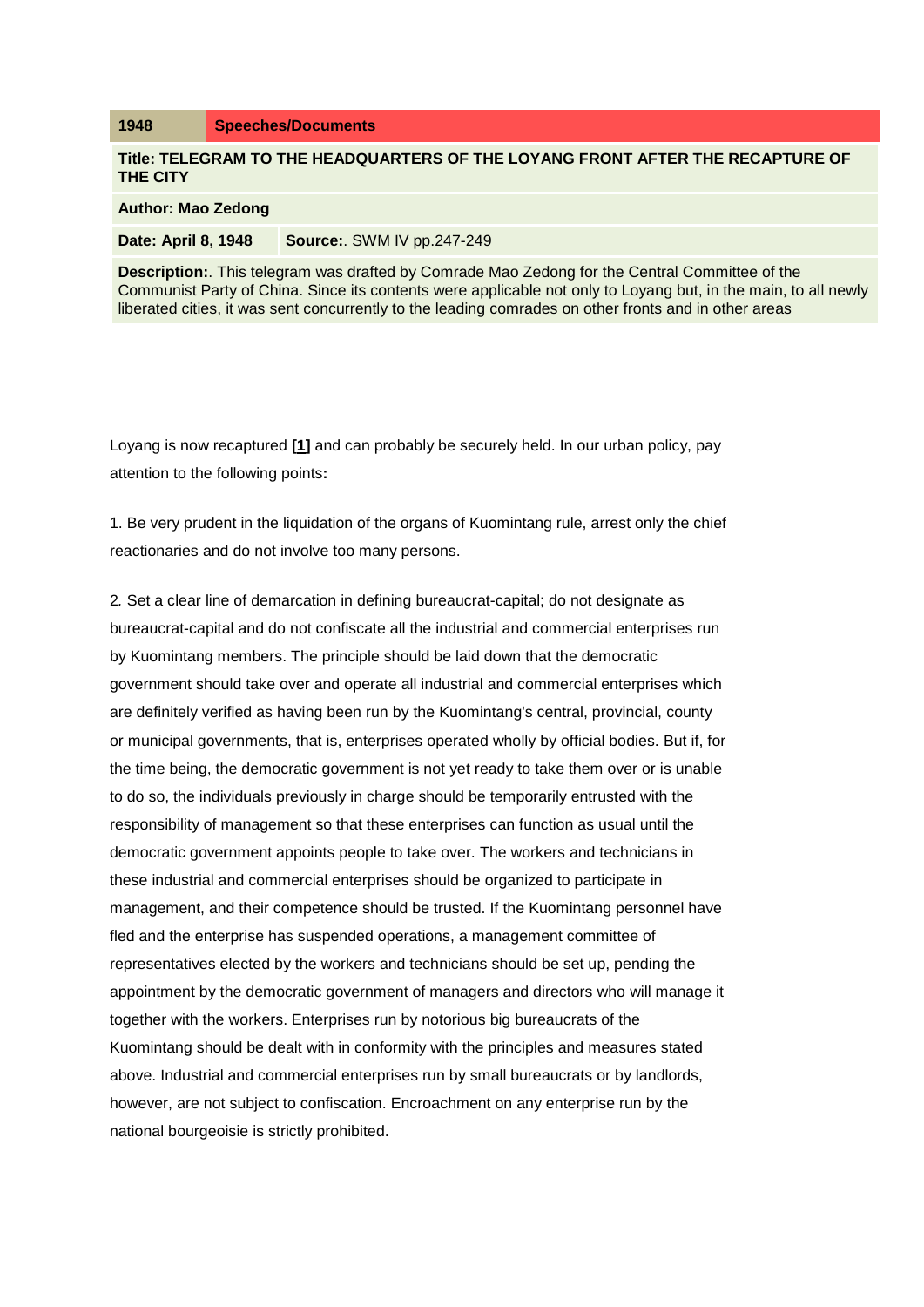3. Forbid peasant organizations to enter the city to seize landlords and settle scores with them. Landlords whose land is in the villages but who live in the city should be dealt with by the democratic municipal government according to law. Upon the request of the village peasant organizations those who have committed the most heinous crimes may be sent back to the villages to be dealt with.

4. On entering the city, do not lightly advance slogans of raising wages and reducing working hours. In war time it is good enough if production can continue and existing working hours and original wage levels can be maintained. Whether or not suitable reductions in working hours and increases in wages are to be made later will depend on economic conditions, that is, on whether the enterprises thrive.

5. Do not be in a hurry to organize the people of the city to struggle for democratic reforms and improvements in livelihood. These matters can be properly handled in the light of local conditions only when the municipal administration is in good working order, public feeling has become calm, careful surveys have been made, a clear idea of the situation has been gained and appropriate measures have been worked out.

6. In the big cities, food and fuel are now the central problems; they must be handled in a planned way. Once a city comes under our administration, the problem of the livelihood of the city poor must be solved step by step and in a planned way. Do not raise the slogan, "Open the granaries to relieve the poor". Do not foster among them the psychology of depending on the government for relief.

7. Members of the Kuomintang and its Three People's Principles Youth League must be properly screened and registered.

8. Plan everything on a long-term basis. It is strictly forbidden to destroy any means of production, whether publicly or privately owned, and to waste consumer goods. Extravagant eating and drinking are forbidden, and attention should be paid to thrift and economy.

9. Appoint as secretaries of the Party's municipal committee and as mayor and deputy mayors only persons who have a grasp of policy and are capable. They should train all their personnel and explain urban policies and tactics to them. Now that the city belongs to the people, everything should proceed in the spirit that the people themselves are responsible for managing the city. It would be entirely wrong to apply our policies and tactics for cities under Kuomintang administration to a city under the people's own administration.